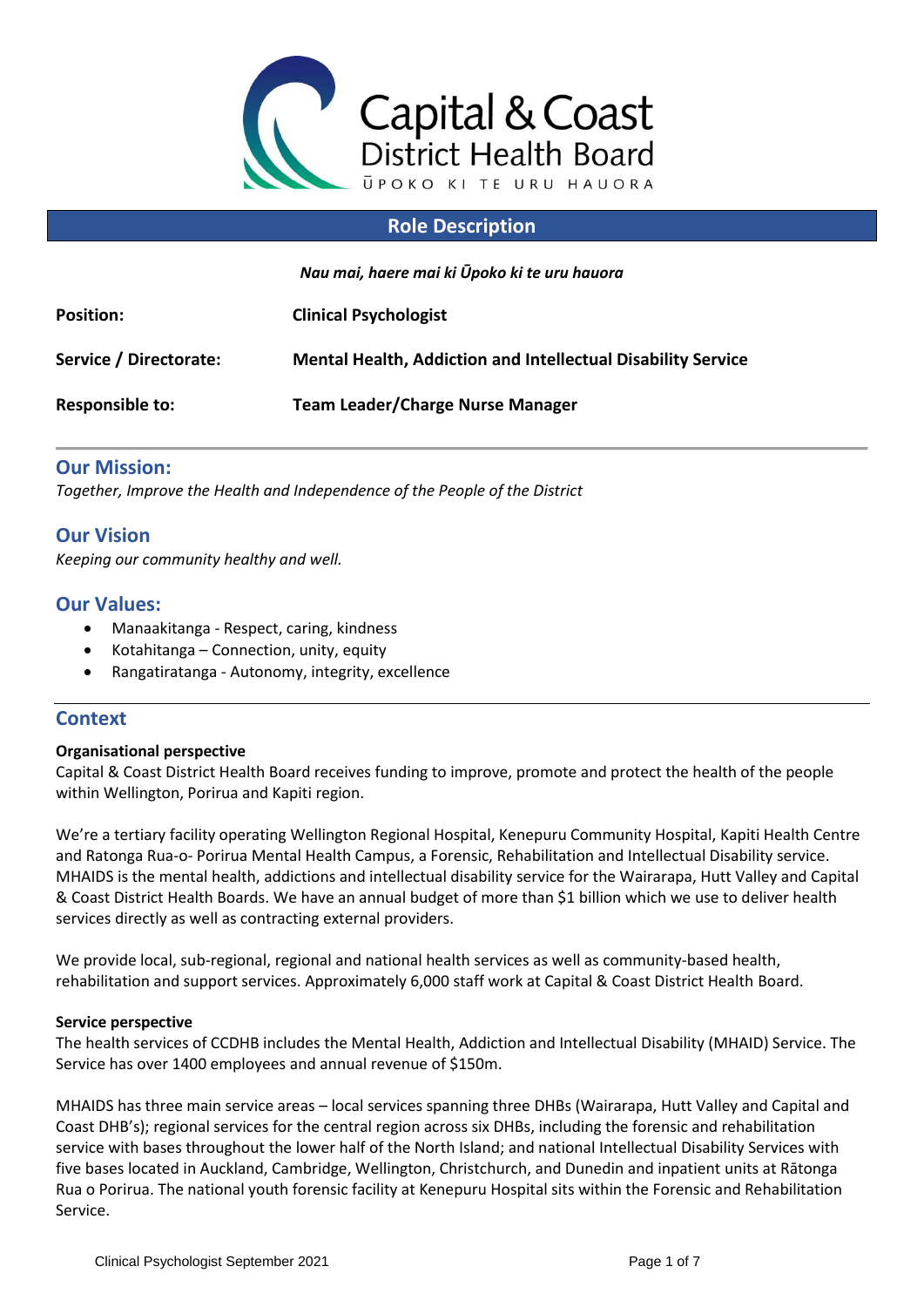Mental Health, Addiction & Intellectual Disability Service is committed to the underlying principles of:

- Te Tiriti o Waitangi as the founding document of Aotearoa/New Zealand
- He Ara Oranga
- Mental Wellbeing Long Term Pathway
- Whakamaua Māori Health Action Plan 2020-2025
- The New Zealand Disability Strategy: Making a World of Difference Whakanui Oranga
- Intellectual Disability High and Complex Framework

The Service has access to business support services including People and Culture and Finance. In addition, management and delivery of clinical services across MHAIDS is underpinned by consultation, advice, and support from a range of cultural, lived experience, and family advisors; learning and development; and business, quality and organisational development personnel.

### **Te Tiriti o Waitangi**

MHAIDS is committed to Te Tiriti o Waitangi principles of partnership, participation and protection. Our partnership obligation under Te Tiriti encompasses an expectation by Māori that a te ao Māori perspective will be evident in our policy and service design. The principle of participation means ensuring that Māori are a vital and visible element throughout

2DHB as health planners, professionals and advocates for improving Māori health outcomes. The principle of protection means that in practice, we will place the concepts of health equity at the forefront in respect of planning, management and our delivery of health services.

We value Te Tiriti and have adopted the following four goals, developed by the Ministry of Health, each expressed in terms of mana and the principles of:

- Mana whakahaere: effective and appropriate stewardship or kaitiakitanga over the health and disability system. This goes beyond the management of assets or resources.
- Mana motuhake: Enabling the right for Māori to be Māori (Māori self-determination); to exercise their authority over their lives, and to live on Māori terms and according to Māori philosophies, values and practices including tikanga Māori.
- Mana tāngata: Achieving equity in health and disability outcomes for Māori across the life course and contributing to Māori wellness.
- Mana Māori: Enabling Ritenga Māori (Māori customary rituals) which are framed by Te Aō Māori (the Māori world), enacted through tikanga Māori (Māori philosophy & customary practices) and encapsulated within mātauranga Māori (Māori knowledge).

We will target, plan and drive our health services to create equity of health care for Māori to attain good health and well -being, while developing partnerships with the wider social sector to support whole of system change.

## **Unit Perspective:**

Te Rangiora Adult Community Mental Health Team is a multidisciplinary team comprising of psychiatrists, psychologist, nurses, social workers, support worker, registered medical officer, and administration staff.

Te Rangiora provide services to residents who live in the geographical area of the Wairarapa region.

The team offers specialist services for people with moderate to severe mental health problems, and offer assessment, treatment and support to assist the individual and their whanau and other support people in their recovery journey with the aim of supporting people back to having their health care provided in primary health care services. The focus of the service is on providing evidenced based treatment interventions for those people who present with more complex needs and higher risks.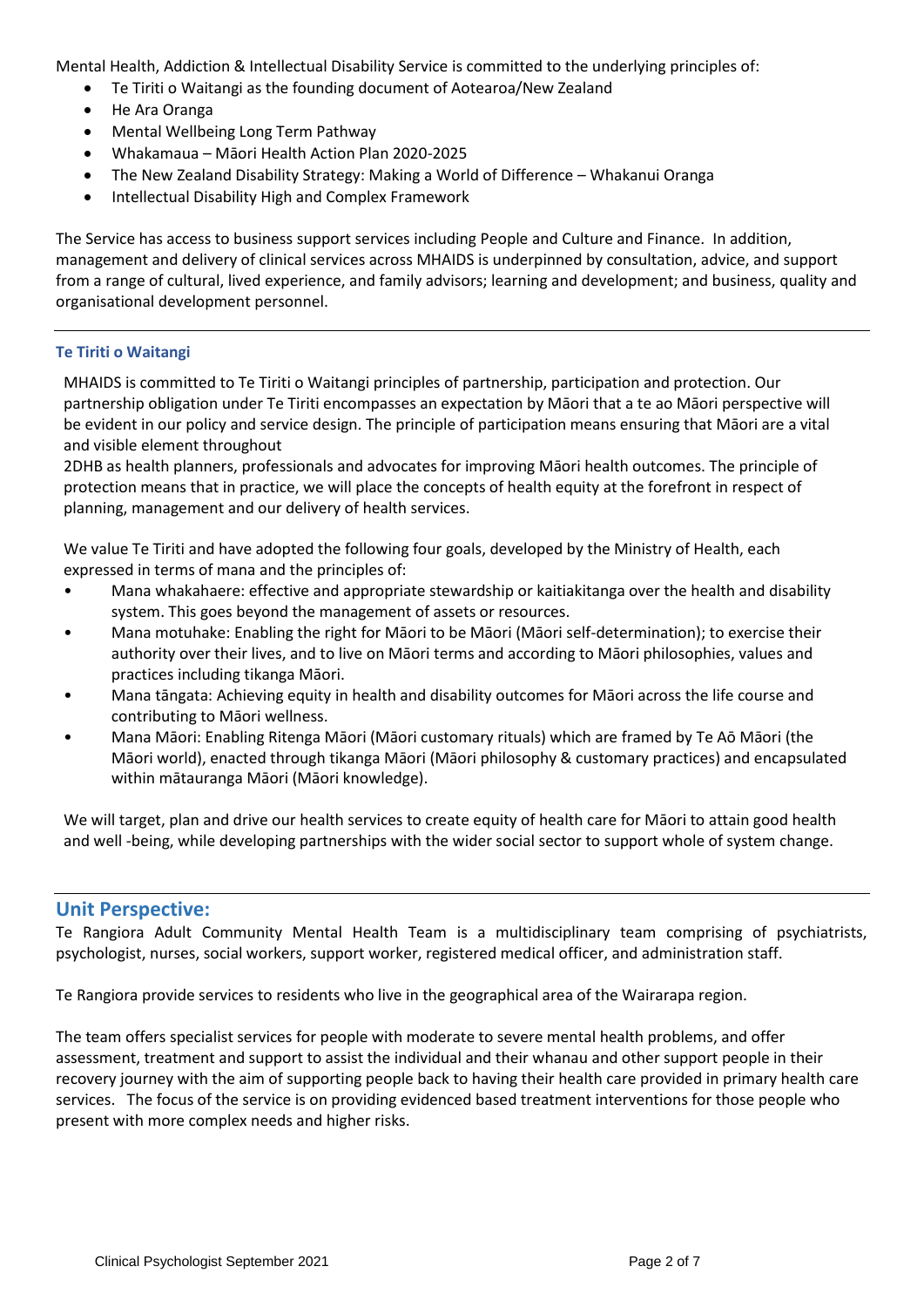## **Purpose of the Role:**

To provide high quality clinical psychology service in the assessment and treatment of clients, ensuring clients' needs are met in a culturally, clinically and legally safe manner. Clinical psychology is a discipline integrating psychological and associated science, theory and practice to understand and alleviate human suffering and disability as well as to promote individual and family/whanau development, adaptation and recovery. Clinical psychologists work as part of multidisciplinary teams to provide psychological assessments and interventions to clients in hospital, Prison and in the community. The work scope also includes consultancy to other services. Clinical psychologists also provide a range of services to support the development and function of their teams and the organisation as a whole. These activities include, but are not limited to: case consultation, staff training and supervision, leadership and involvement in service development activities, and research and evaluation-related activities.

## **Key Accountabilities**

| <b>Key Accountability</b>          | <b>Deliverables / Outcomes</b><br><b>Indicators/Measures</b>                                                                  | <b>Key Performance</b>                                                                                                                                                                                                                                                                                                                                                                                                                                                                  |
|------------------------------------|-------------------------------------------------------------------------------------------------------------------------------|-----------------------------------------------------------------------------------------------------------------------------------------------------------------------------------------------------------------------------------------------------------------------------------------------------------------------------------------------------------------------------------------------------------------------------------------------------------------------------------------|
| <b>Professional Practice</b><br>1. | Maintains standards of professional<br>$\bullet$<br>practice and promotes and<br>supports other's professional<br>development | Complies with statutory<br>$\bullet$<br>obligations, such as the Mental<br>Health Act, the Privacy Act, the<br>Children & Young Persons Act, the<br><b>Criminal Procedure (Mentally</b><br>Impaired Persons) Act 2003 and all<br>other relevant Acts.<br>Ensures continuing personal and<br>professional development and<br>training activities.<br>Consults with relevant health<br>$\bullet$<br>professionals and advises<br>accordingly.<br>Maintains professional<br>relationships. |
| <b>Clinical Practice</b><br>2.     | Demonstrate a high level of clinical<br>٠<br>skill and knowledge in the<br>provision of clinical psychology<br>services.      | Be responsible for making sound<br>clinical decisions with support from<br>the multidisciplinary team.<br>Receive relevant clinical<br>$\bullet$<br>supervision/advice concerning<br>professional and practice issues.                                                                                                                                                                                                                                                                  |
| <b>Service Planning</b><br>3.      | Actively participate in the service<br>$\bullet$<br>planning and development                                                  | Provides expert input to case<br>$\bullet$<br>conferences and in service<br>education sessions, contributes to<br>local and regional training. Also<br>contributes to team development<br>and planning, as appropriate.<br>Client related documentation is<br>$\bullet$<br>developed and maintained.<br>All documentation is complete and<br>accurate.<br>All parties are kept appropriately<br>$\bullet$<br>informed about a service user's<br>treatment.                              |
| 4. Cultural Effectiveness          | Work with all service users in a<br>$\bullet$<br>manner relevant and appropriate<br>to their culture.                         | Demonstrate cultural sensitivity<br>$\bullet$<br>and provide culturally appropriate<br>services through a range of cultural<br>networks and according to team<br>procedures.                                                                                                                                                                                                                                                                                                            |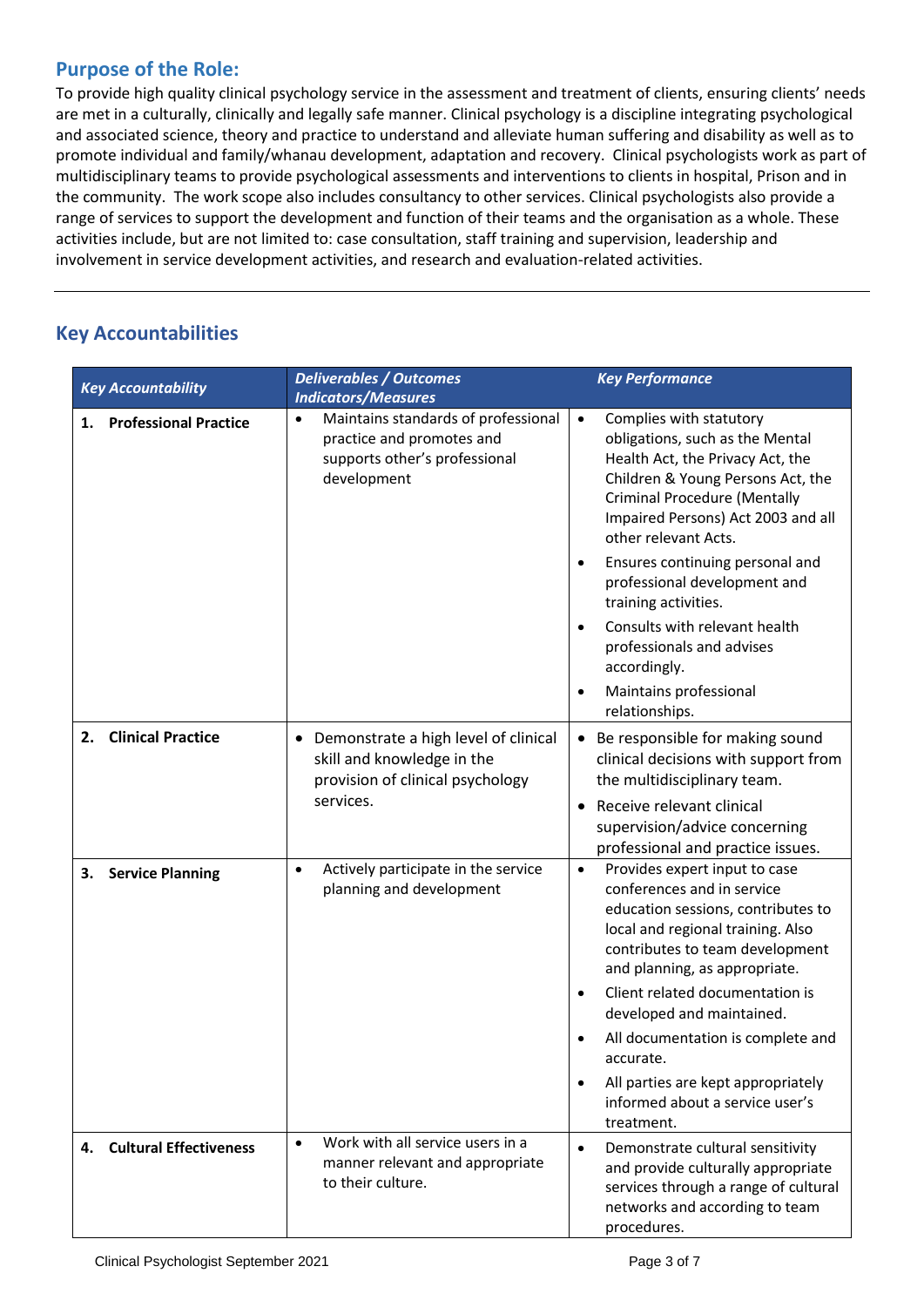| <b>Key Accountability</b>                        | <b>Deliverables / Outcomes</b>                                                               | <b>Key Performance</b>                                                                                                                                                                                                                                                                                                                                                                                                                                                                                                             |
|--------------------------------------------------|----------------------------------------------------------------------------------------------|------------------------------------------------------------------------------------------------------------------------------------------------------------------------------------------------------------------------------------------------------------------------------------------------------------------------------------------------------------------------------------------------------------------------------------------------------------------------------------------------------------------------------------|
|                                                  | <b>Indicators/Measures</b>                                                                   |                                                                                                                                                                                                                                                                                                                                                                                                                                                                                                                                    |
|                                                  |                                                                                              | Ensure that the principles of the<br>$\bullet$<br>Treaty of Waitangi are adhered to<br>in addressing work responsibilities.<br>Attend training and workshops<br>$\bullet$<br>related to improving services for<br>Maori and Pacific people.<br>Seek appropriate cultural<br>$\bullet$<br>supervision when necessary to<br>provide a responsive service.                                                                                                                                                                            |
| <b>Continuous Quality</b><br>5.<br>Improvement   | Actively contribute to CQI activities<br>$\bullet$<br>within the service                     | $\bullet$<br>Identifies improvement<br>opportunities and notifies the<br>manager of these.<br>Participates in the service's quality<br>$\bullet$<br>improvement activities<br>Provides professional service to<br>$\bullet$<br>service users and is responsive to<br>service user requests or<br>complaints.<br>Complies with standards and works<br>to improve service user<br>satisfaction.                                                                                                                                      |
| <b>Risk Minimisation</b><br>6.                   | Actively contributes to risk<br>$\bullet$<br>minimisation activities within the<br>service.  | Identifies risk and notifies team<br>$\bullet$<br>leader<br>Participates in service's risk<br>$\bullet$<br>minimisation activities<br>Complies with DHB Reportable<br>$\bullet$<br>Events policy and other policies and<br>procedures<br>Participates in audits and works to<br>$\bullet$<br>update service user files                                                                                                                                                                                                             |
| 7.<br>Occupational<br><b>Health &amp; Safety</b> | Complies with responsibilities<br>$\bullet$<br>under the Health & Safety at Work<br>Act 2015 | Has read and understood the<br>Health & Safety policy and<br>procedures.<br>Actively supports and complies<br>$\bullet$<br>with Health & Safety policy and<br>procedures.<br>Evidence of support and<br>$\bullet$<br>compliance with health and safety<br>policy and procedures including use<br>of protective clothing and<br>equipment as required, active<br>participation in hazard<br>management and identification<br>process, and proactive reporting<br>and remedying of any unsafe work<br>condition, accident or injury. |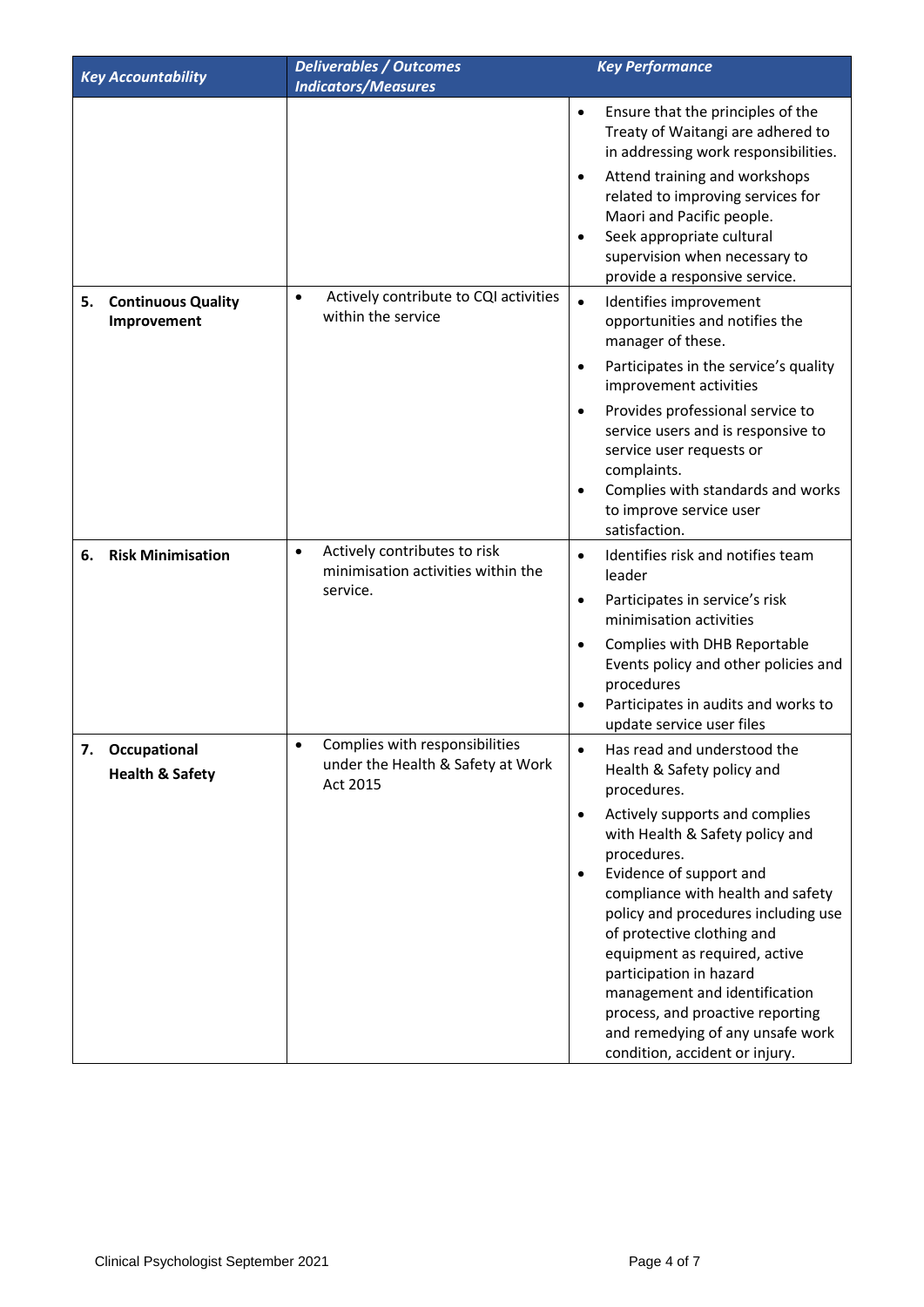## **Key Relationships & Authorities**

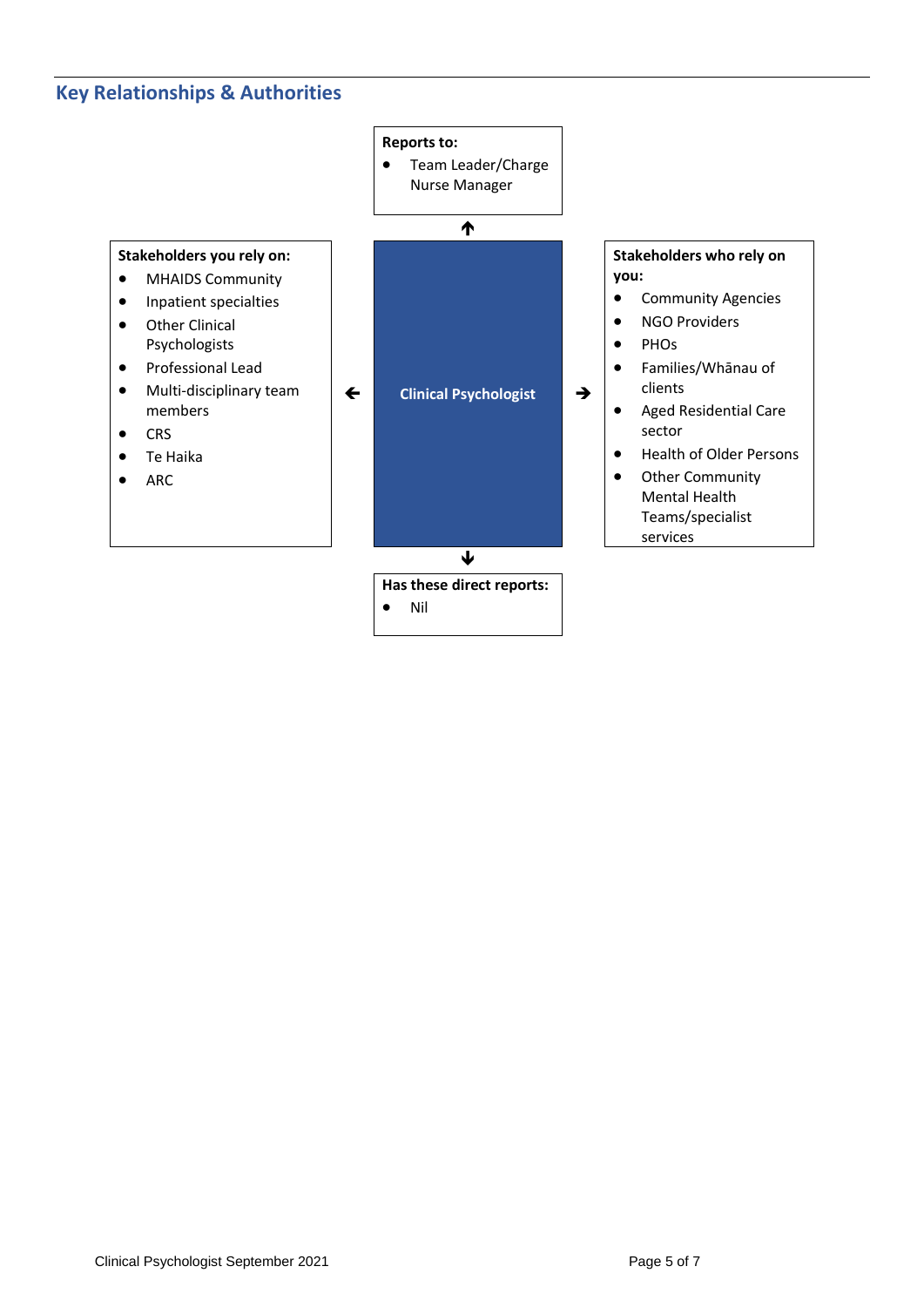# **Capability Profile**

### **Competencies**

Solid performance in the role requires demonstration of the following competencies. These competencies provide a framework for selection and development.

| <b>Competency</b>                                                                     | <b>Behaviours</b>                                                                                                                                                                                                                                                                                                                                                                                                                                                                                                                                                                                                    |
|---------------------------------------------------------------------------------------|----------------------------------------------------------------------------------------------------------------------------------------------------------------------------------------------------------------------------------------------------------------------------------------------------------------------------------------------------------------------------------------------------------------------------------------------------------------------------------------------------------------------------------------------------------------------------------------------------------------------|
| <b>Commitment to</b><br><b>Health and</b><br>Independence<br><b>Improvement Goals</b> | Is committed to the values and goals of DHB<br>٠<br>Is committed to continuous learning and performance development.<br>Encourages the development of all team members.<br>٠                                                                                                                                                                                                                                                                                                                                                                                                                                         |
| <b>Teamwork</b>                                                                       | Develops and maintains positive relationships and works in partnership with other<br>٠<br>team members.<br>Develops rapport and builds networks of constructive working relationships with key<br>٠<br>people.<br>Effectively uses team dynamics and individual operating styles to build team processes<br>$\bullet$<br>and strengths.<br>Shares knowledge and works cohesively with the team.<br>٠<br>Attends relevant meetings.                                                                                                                                                                                   |
| Innovation                                                                            | Is innovative in the development of business initiatives and projects.<br>٠<br>Is proactive and motivated and responds positively to new challenges and<br>٠<br>opportunities.<br>Develops new and/or more effective work processes and systems through lateral<br>٠<br>thinking and creativity.                                                                                                                                                                                                                                                                                                                     |
| <b>Work Approach</b>                                                                  | Is results focussed and committed to making a difference.<br>٠<br>Plan and organises own workload, allocating time to priority issues, meeting deadlines<br>٠<br>and coping with the unexpected.<br>Adjusts work style and approach to fit in with requirements.<br>٠<br>Focuses on quality improvement and customer satisfaction.<br>٠<br>Perseveres with tasks and achieves objectives despite obstacles.<br>٠                                                                                                                                                                                                     |
| Communication                                                                         | Listens with a preparedness to understand.<br>٠<br>Is confident and appropriately assertive in dealing with others.<br>٠<br>Deals effectively with conflict.<br>٠                                                                                                                                                                                                                                                                                                                                                                                                                                                    |
| <b>Cultural skills</b>                                                                | Words and actions show an understanding of the implications of Te Tiriti o Waitangi<br>$\bullet$<br>principles and Maori perspective<br>Values and celebrates diversity, showing respect for other cultures and people's<br>$\bullet$<br>different needs and ways of living<br>Shows an awareness of gaps in, and a desire to increase, cultural knowledge and inter-<br>$\bullet$<br>cultural practice relevant to one's work<br>Accesses resources to make sure culturally appropriate and language appropriate<br>٠<br>services are provided<br>Draws on a client's own cultural resources and support frameworks |